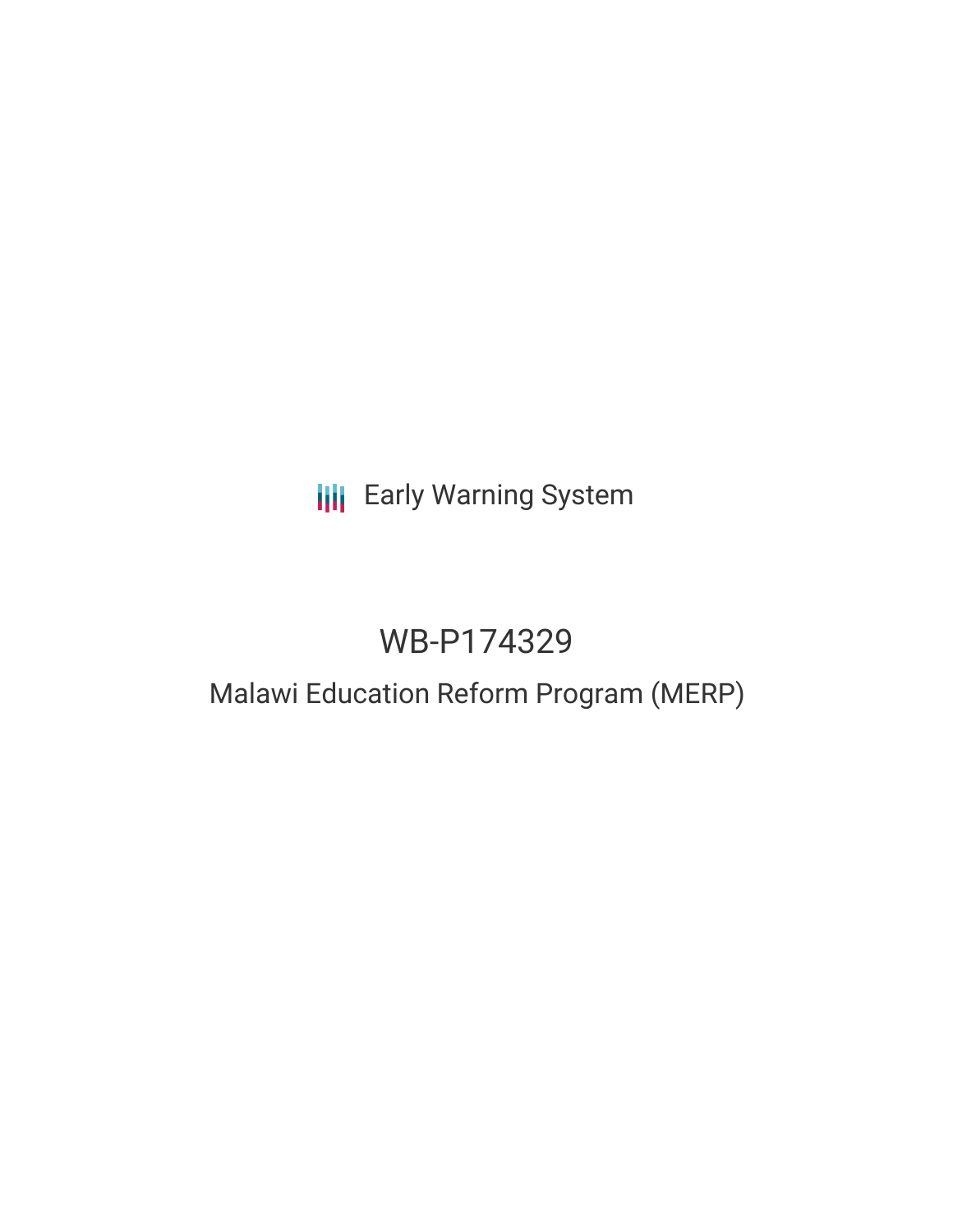

### **Quick Facts**

| <b>Countries</b>              | Malawi                      |
|-------------------------------|-----------------------------|
| <b>Financial Institutions</b> | World Bank (WB)             |
| <b>Status</b>                 | Proposed                    |
| <b>Bank Risk Rating</b>       | B                           |
| <b>Voting Date</b>            | 2021-05-26                  |
| <b>Borrower</b>               | <b>Government of Malawi</b> |
| <b>Sectors</b>                | <b>Education and Health</b> |
| <b>Project Cost (USD)</b>     | $$48.70$ million            |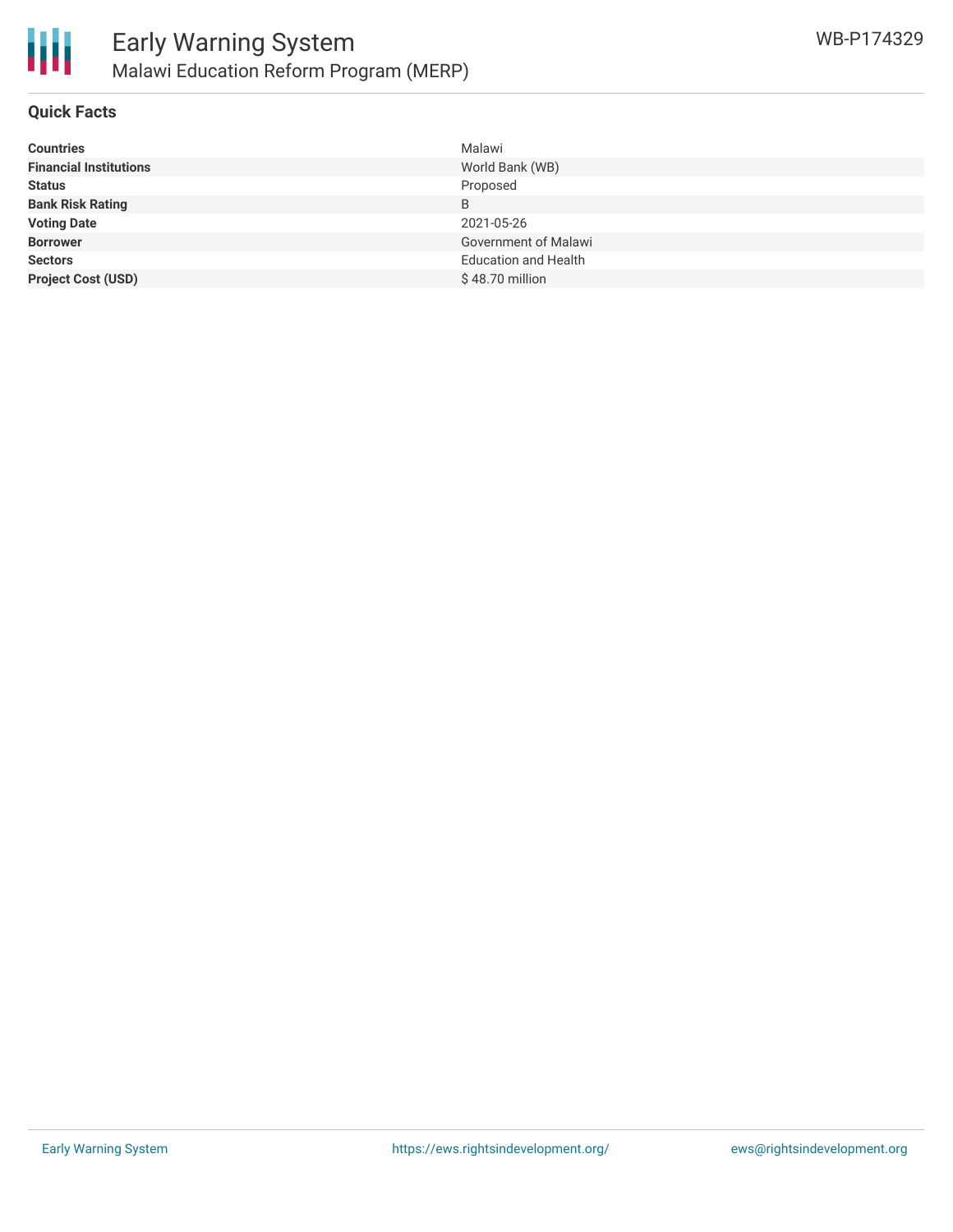

## **Project Description**

According to bank documents, the proposed project objective is to strengthen learning environments in lower primary.

There are four components: two fixed components supporting project activities; a variable part; and a component for project coordination.

- 1. Component 1. Improved learning environments in lower primary (US\$15 million [indicative]). PSIG are the primary source of discretionary finance to schools, and of vital importance for the long-term capacity of schools to ensure safe and effective learning environments. This component will support the expansion and reform of PSIG to provide additional and more needs-based discretionary finance to schools to support investment in reduced class sizes and improved learning environments. Following the successful implementation of MESIP SIG, MoEST is currently updating the PSIG guidelines to incorporate the strategies piloted under MESIP for improvement of retention and promotion and reduction in girls' dropout, including construction of low-cost learning shelters; hiring of auxiliary teachers; and provision of MHM materials and gender-specific infrastructure, notably girls' changing rooms; awards for most rapidly improved students; inviting female role models to schools; and monitoring and counselling girls at risk of dropout.
- 2. Component 2. Supporting girls' learning (US\$9.1 million [indicative]). This component will support the national delivery of an updated and revised School Leadership Program (SLP) supporting headteachers and deputy headteachers to (1) create a positive and inclusive culture towards over-age children and girls; (2) Improve teacher's motivation and morale and reward performance; and (3) Improve the efficiency and equity of school resource utilization and (4) maintain and utilize academic records to support low-performing students. The Program will adapt and update the School Leadership Program supported by MESIP, with a greater emphasis on building school cultures which meet the needs of girls, overage students, and low-performing students.
- 3. Component 3. Policy reform for improved efficiency, equity and learning (Variable part/performance-based conditions) (US\$21.6 million [indicative]). This component will support PBCs in three areas, providing incentives and resources to support medium-term reforms to ensure the long-term functioning of the education system.
- 4. Component 4. Project Management, and Sector Program Support and Coordination (US\$3 million). This component will finance the management of the project, including reporting. The component will support the establishment of a small Program Facilitation Team (PFT), consisting of a coordinator and specialists in financial management, procurement, M&E, and gender. Specialists for environmental and social safeguards will be appointed if deemed required as part of safeguards capacity assessments.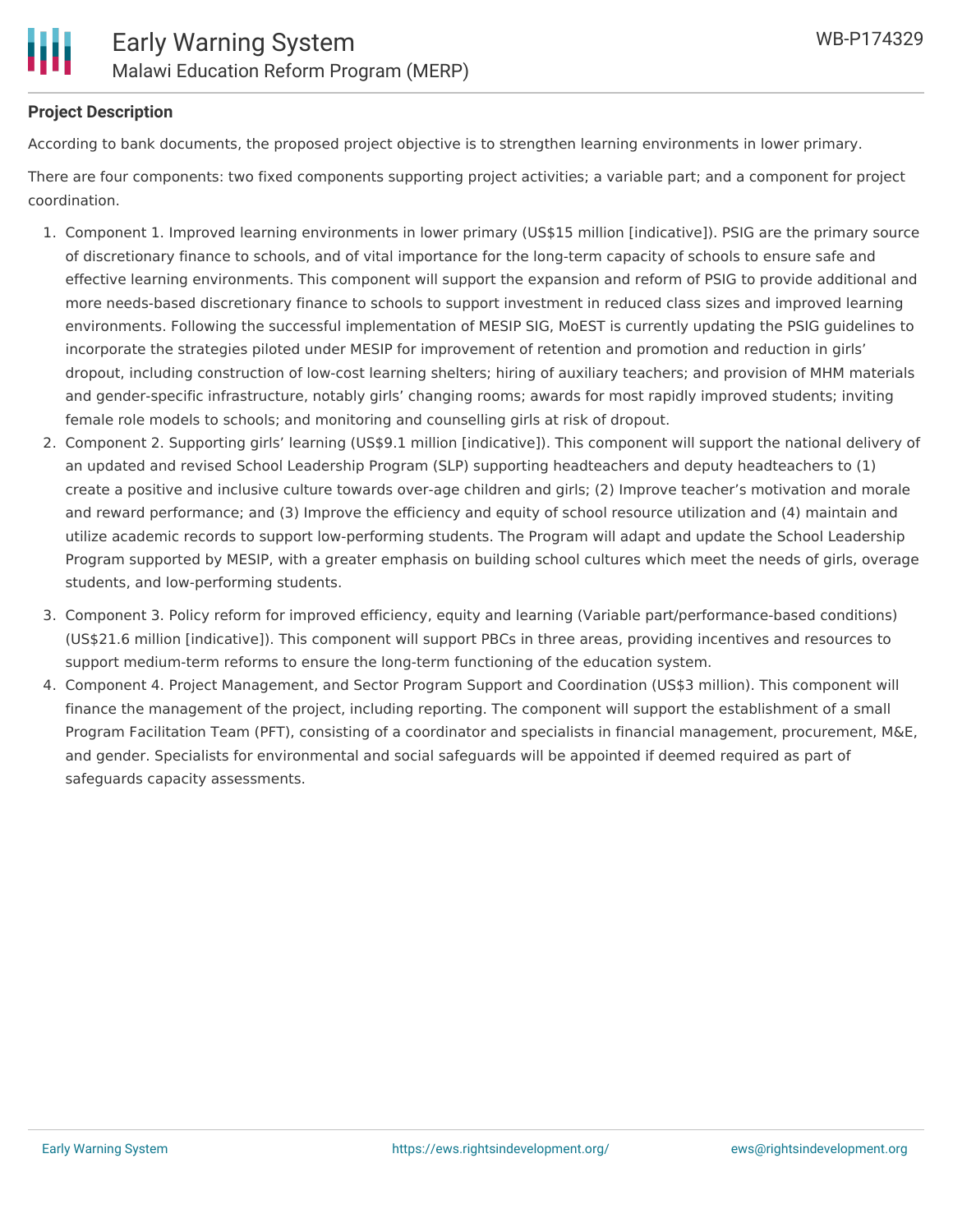

## **Investment Description**

World Bank (WB)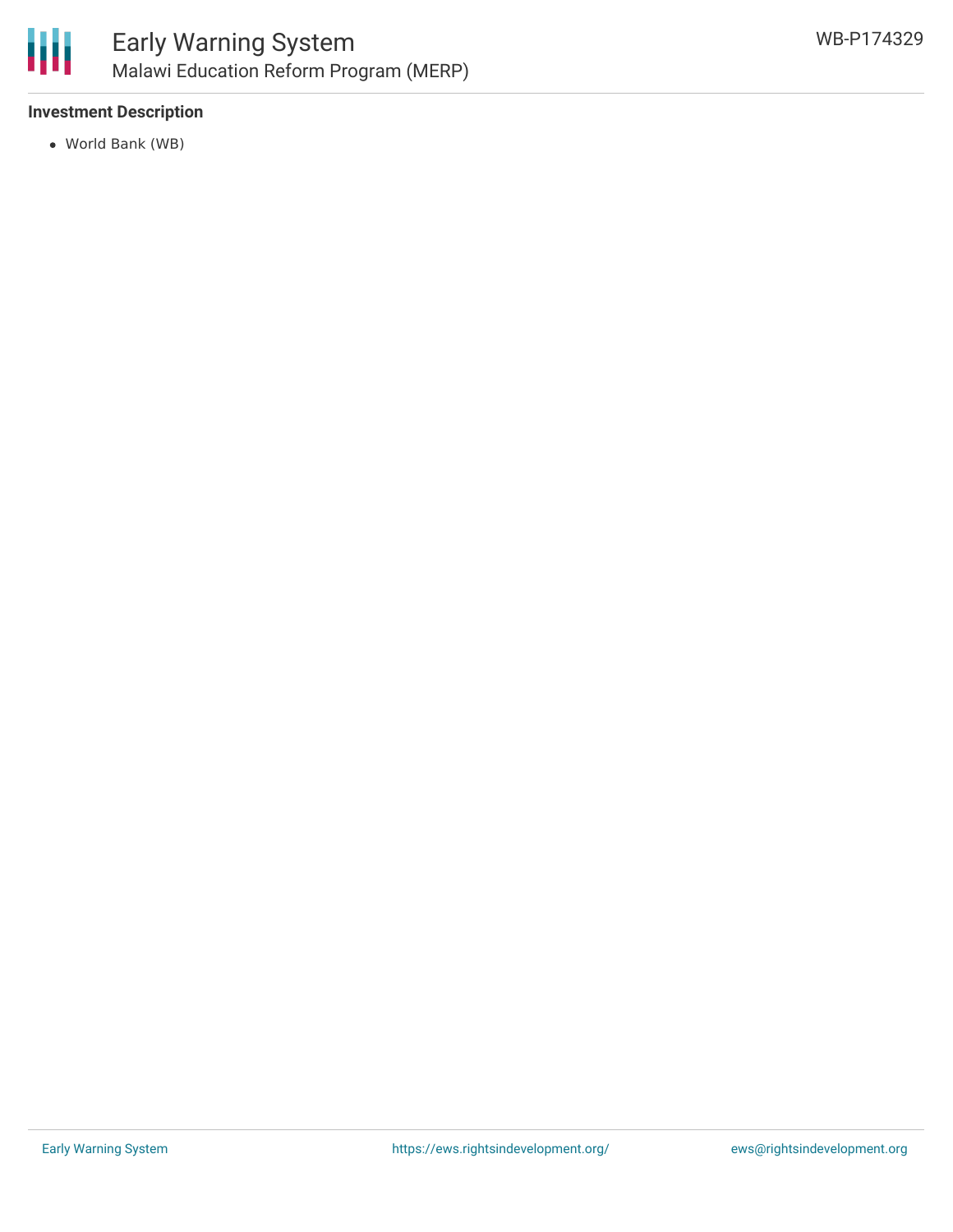

### **Contact Information**

#### **ACCESS TO INFORMATION**

To submit an information request for project information, you will have to create an account to access the Access to Information request form. You can learn more about this process at: [https://www.worldbank.org/en/access-to](https://www.worldbank.org/en/access-to-information/request-submission)information/request-submission

#### **ACCOUNTABILITY MECHANISM OF THE WORLD BANK**

The World Bank Inspection Panel is the independent complaint mechanism and fact-finding body for people who believe they are likely to be, or have been, adversely affected by a World Bank-financed project. If you submit a complaint to the Inspection Panel, they may investigate to assess whether the World Bank is following its own policies and procedures for preventing harm to people or the environment. You can contact the Inspection Panel or submit a complaint by emailing ipanel@worldbank.org. Information on how to file a complaint and a complaint request form are available at: [https://www.inspectionpanel.org/how-to](https://www.inspectionpanel.org/how-to-file-complaint)file-complaint